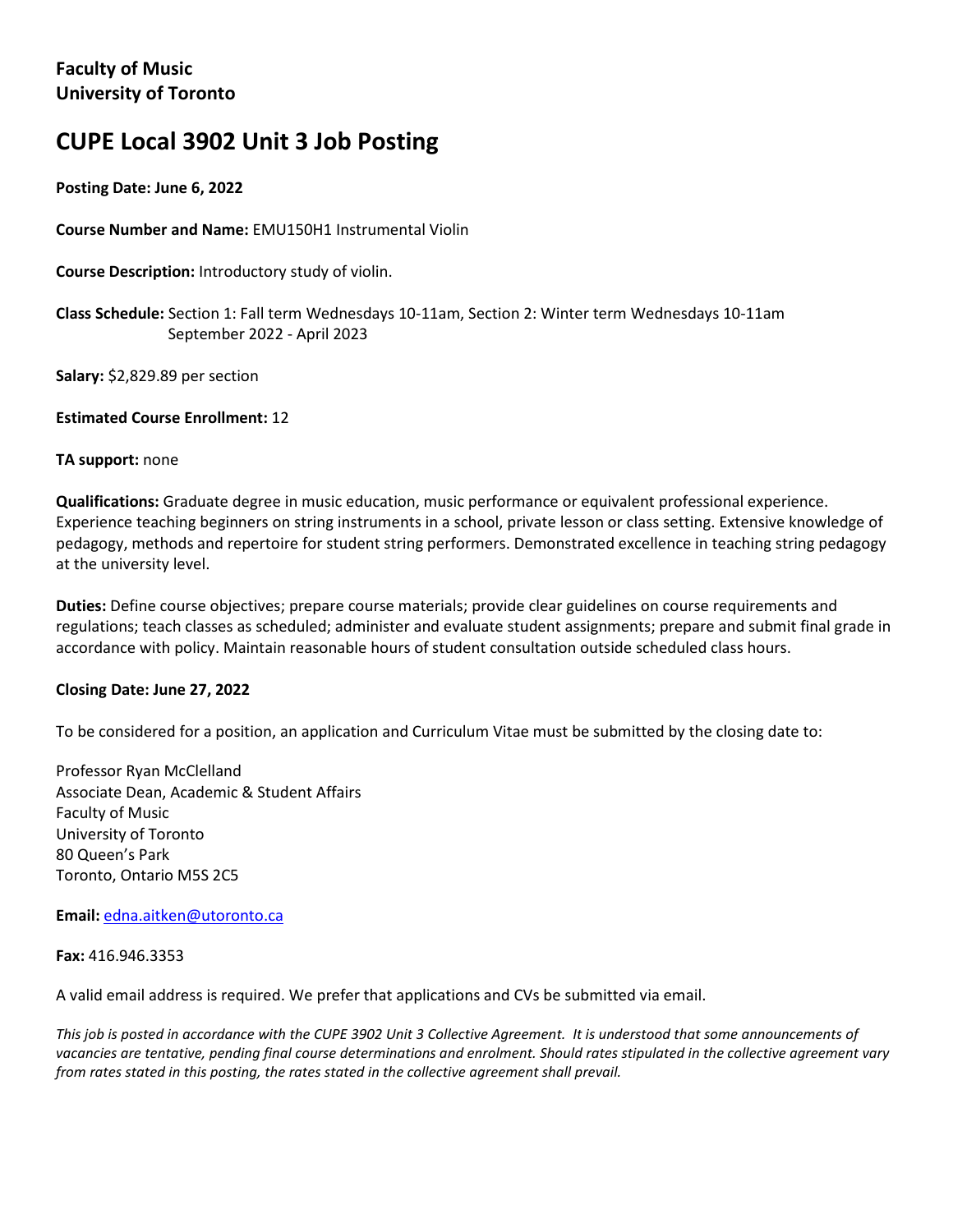# **CUPE Local 3902 Unit 3 Job Posting**

## **Posting Date: June 6, 2022**

**Course Number and Name:** EMU252H1 Instrumental French Horn

**Course Description:** Introductory study of the French horn

**Class Schedule:** Mondays 11am-12pm in the Fall Term September - December 2022

**Salary:** \$2,829.89

**Estimated Course Enrollment:** 12

#### **TA support:** none

**Qualifications:** Graduate degree in music education, music performance or equivalent professional experience. Experience teaching beginners on horn instruments in a school, private lesson or class setting. Extensive knowledge of pedagogy, methods and repertoire for student brass performers. Demonstrated excellence in teaching horn pedagogy at the university level.

**Duties:** Define course objectives; prepare course materials; provide clear guidelines on course requirements and regulations; teach classes as scheduled; administer and evaluate student assignments; prepare and submit final grade in accordance with policy. Maintain reasonable hours of student consultation outside scheduled class hours.

### **Closing Date: June 27, 2022**

To be considered for a position, an application and Curriculum Vitae must be submitted by the closing date to:

Professor Ryan McClelland Associate Dean, Academic & Student Affairs Faculty of Music University of Toronto 80 Queen's Park Toronto, Ontario M5S 2C5

**Email:** edna.aitken@utoronto.ca

**Fax:** 416.946.3353

A valid email address is required. We prefer that applications and CVs be submitted via email.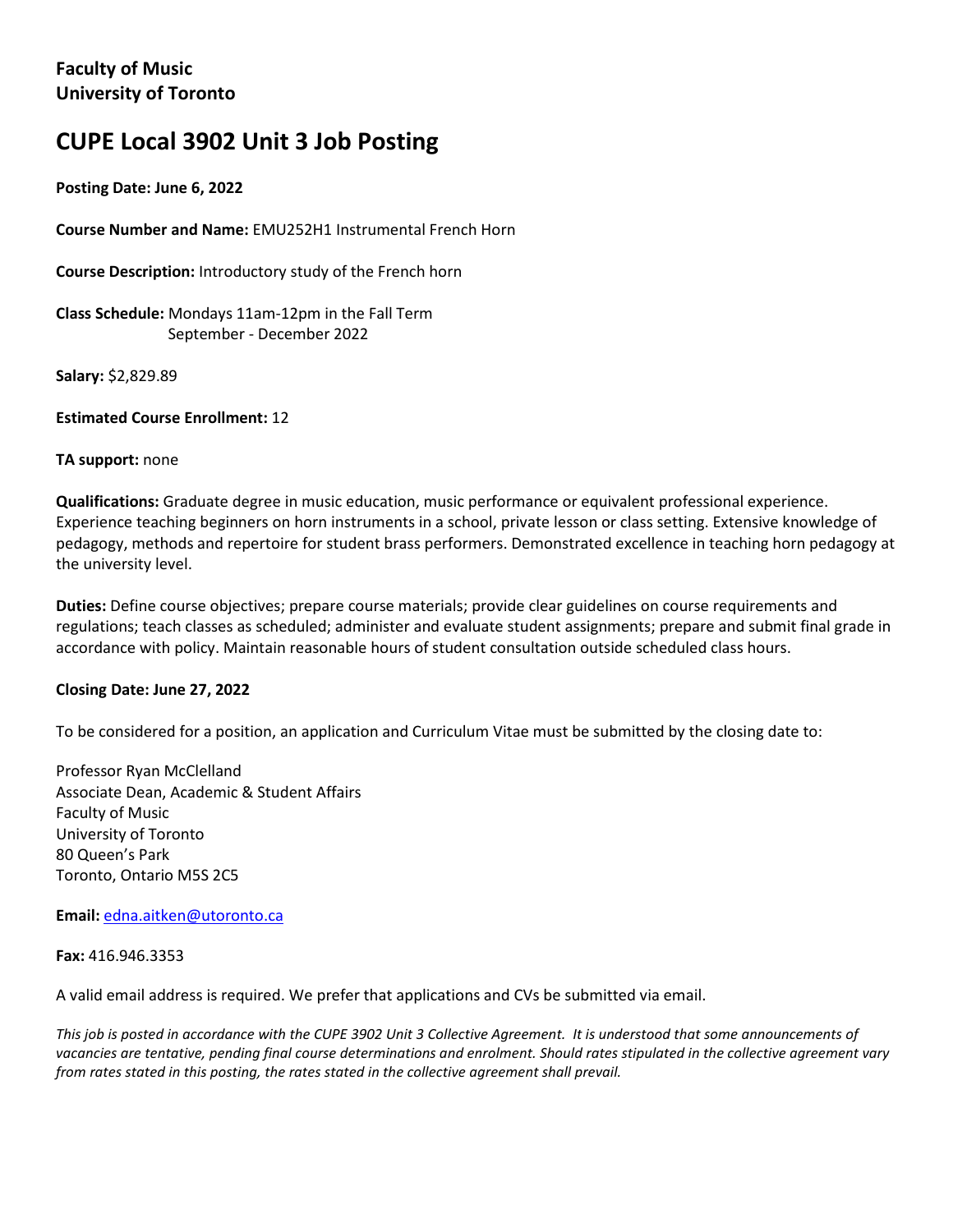# **CUPE Local 3902 Unit 3 Job Posting**

## **Posting Date: June 6, 2022**

**Course Number and Name:** EMU254H1 Instrumental Trombone

**Course Description:** Introductory study of the trombone.

**Class Schedule:** Wednesdays 10-11am in the Winter Term January - April 2023

**Salary:** \$2,829.89

**Estimated Course Enrollment:** 10

#### **TA support:** none

**Qualifications:** Graduate degree in music education, music performance or equivalent professional experience. Experience teaching beginners on trombone in a school, private lesson or class setting. Extensive knowledge of pedagogy, methods and repertoire for student brass performers. Demonstrated excellence teaching trombone pedagogy at the university level.

**Duties:** Define course objectives; prepare course materials; provide clear guidelines on course requirements and regulations; teach classes as scheduled; administer and evaluate student assignments; prepare and submit final grade in accordance with policy. Maintain reasonable hours of student consultation outside scheduled class hours.

### **Closing Date: June 27, 2022**

To be considered for a position, an application and Curriculum Vitae must be submitted by the closing date to:

Professor Ryan McClelland Associate Dean, Academic & Student Affairs Faculty of Music University of Toronto 80 Queen's Park Toronto, Ontario M5S 2C5

**Email:** edna.aitken@utoronto.ca

**Fax:** 416.946.3353

A valid email address is required. We prefer that applications and CVs be submitted via email.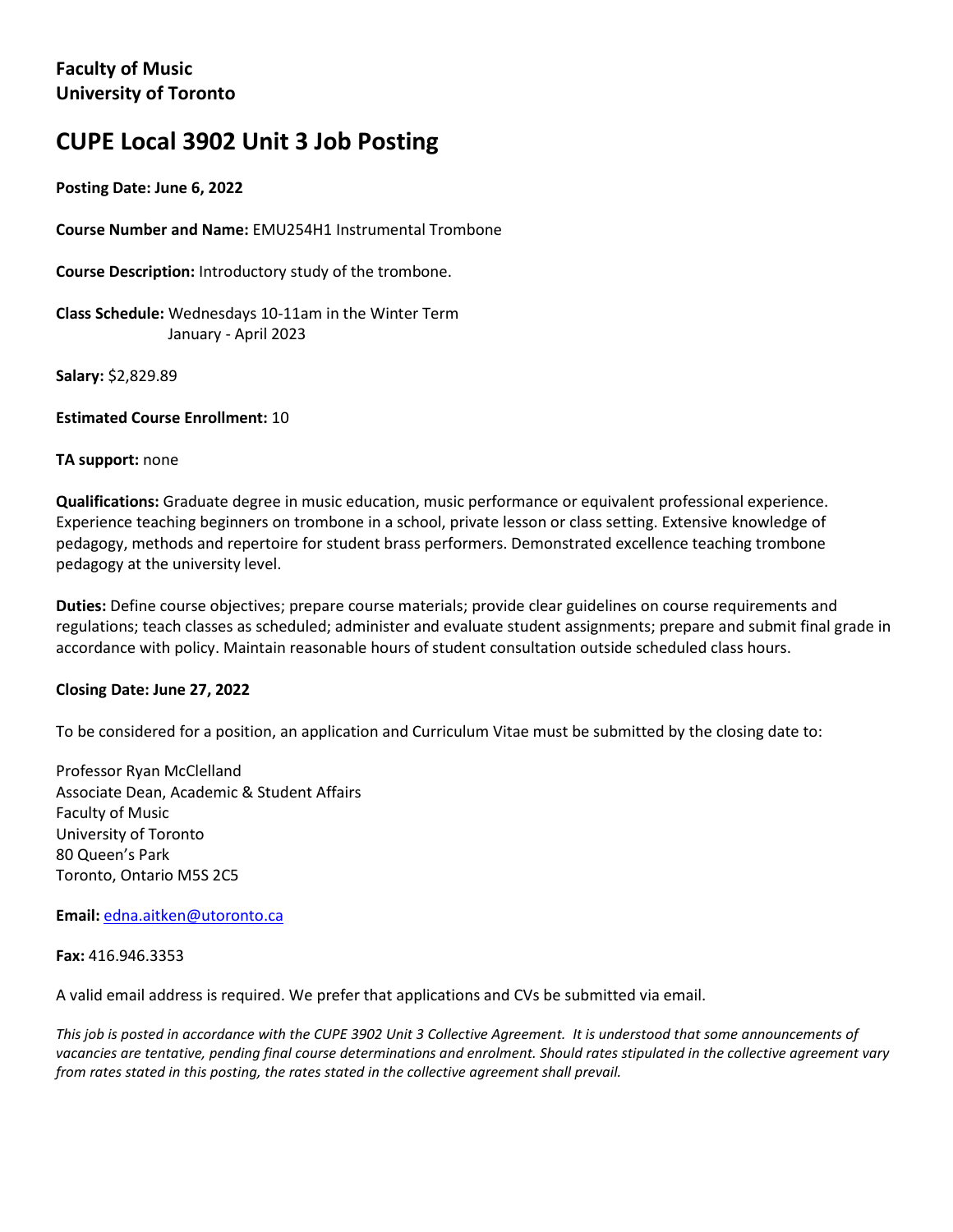# **CUPE Local 3902 Unit 3 Job Posting**

## **Posting Date: June 6, 2022**

**Course Number and Name:** EMU264H1 Instrumental Oboe

**Course Description:** Introductory study of the oboe.

**Class Schedule:** Mondays 2-3pm in the Fall term September - December 2022

**Salary:** \$2,829.89

**Estimated Course Enrollment:** 9

#### **TA support:** none

**Qualifications:** Graduate degree in music education, music performance or equivalent professional experience. Experience teaching beginners on oboe in a school, private lesson or class setting. Extensive knowledge of pedagogy, methods and repertoire for student oboe performers. Demonstrated excellence teaching oboe pedagogy at the university level.

**Duties:** Define course objectives; prepare course materials; provide clear guidelines on course requirements and regulations; teach classes as scheduled; administer and evaluate student assignments; prepare and submit final grade in accordance with policy. Maintain reasonable hours of student consultation outside scheduled class hours.

### **Closing Date: June 27, 2022**

To be considered for a position, an application and Curriculum Vitae must be submitted by the closing date to:

Professor Ryan McClelland Associate Dean, Academic & Student Affairs Faculty of Music University of Toronto 80 Queen's Park Toronto, Ontario M5S 2C5

**Email:** edna.aitken@utoronto.ca

**Fax:** 416.946.3353

A valid email address is required. We prefer that applications and CVs be submitted via email.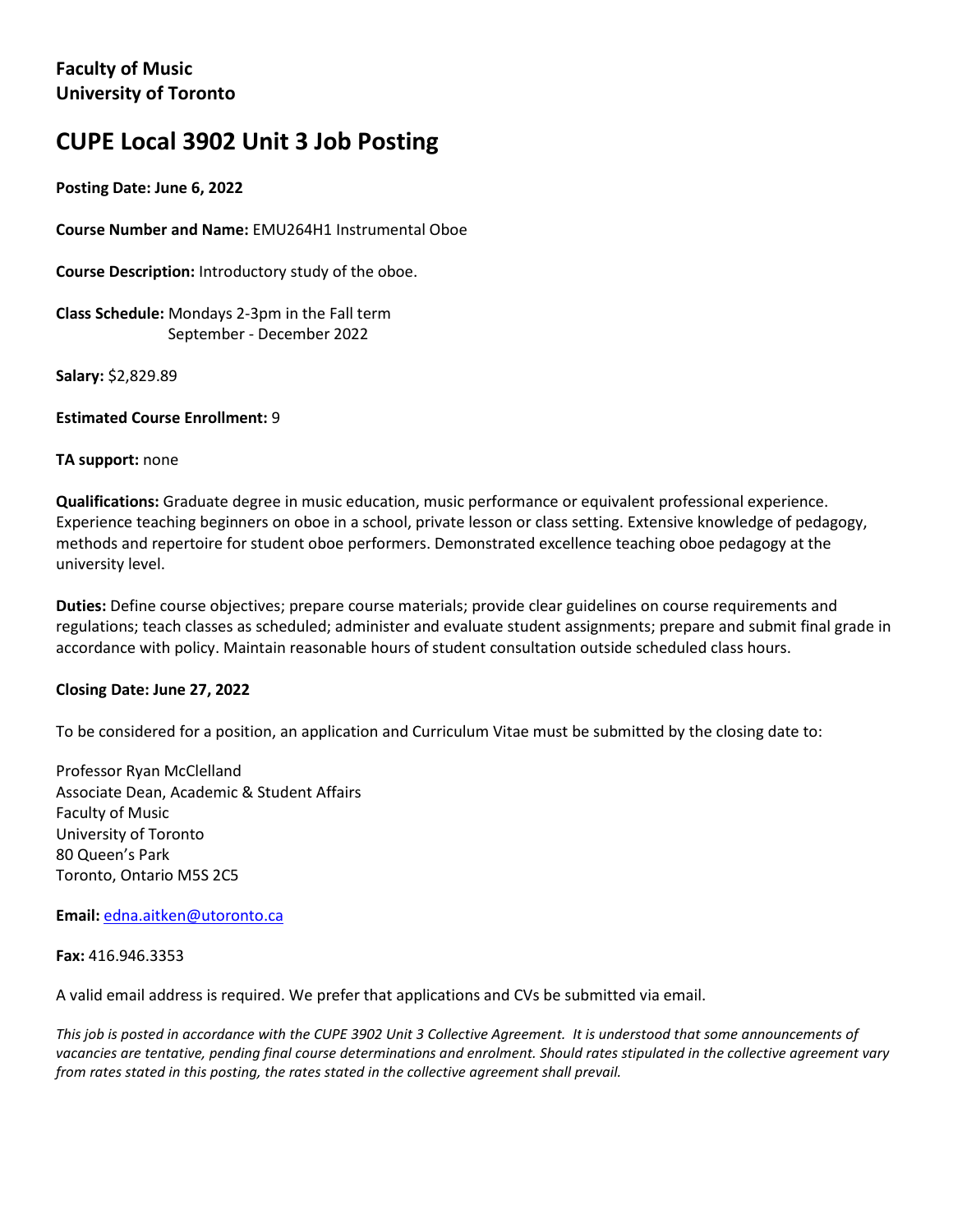# **CUPE Local 3902 Unit 3 Job Posting**

## **Posting Date: June 6, 2022**

**Course Number and Name:** EMU268H1 Instrumental Bassoon

**Course Description:** Introductory study of the bassoon.

**Class Schedule:** Mondays 12-1pm in the Winter Term January - April 2023

**Salary:** \$2,829.89

**Estimated Course Enrollment:** 10

#### **TA support:** none

**Qualifications:** Graduate degree in music education, music performance or equivalent professional experience. Experience teaching beginners on bassoon in a school, private lesson or class setting. Extensive knowledge of pedagogy, methods and repertoire for student bassoon performers. Demonstrated excellence teaching bassoon pedagogy at the university level.

**Duties:** Define course objectives; prepare course materials; provide clear guidelines on course requirements and regulations; teach classes as scheduled; administer and evaluate student assignments; prepare and submit final grade in accordance with policy. Maintain reasonable hours of student consultation outside scheduled class hours.

### **Closing Date: June 27, 2022**

To be considered for a position, an application and Curriculum Vitae must be submitted by the closing date to:

Professor Ryan McClelland Associate Dean, Academic & Student Affairs Faculty of Music University of Toronto 80 Queen's Park Toronto, Ontario M5S 2C5

**Email:** edna.aitken@utoronto.ca

**Fax:** 416.946.3353

A valid email address is required. We prefer that applications and CVs be submitted via email.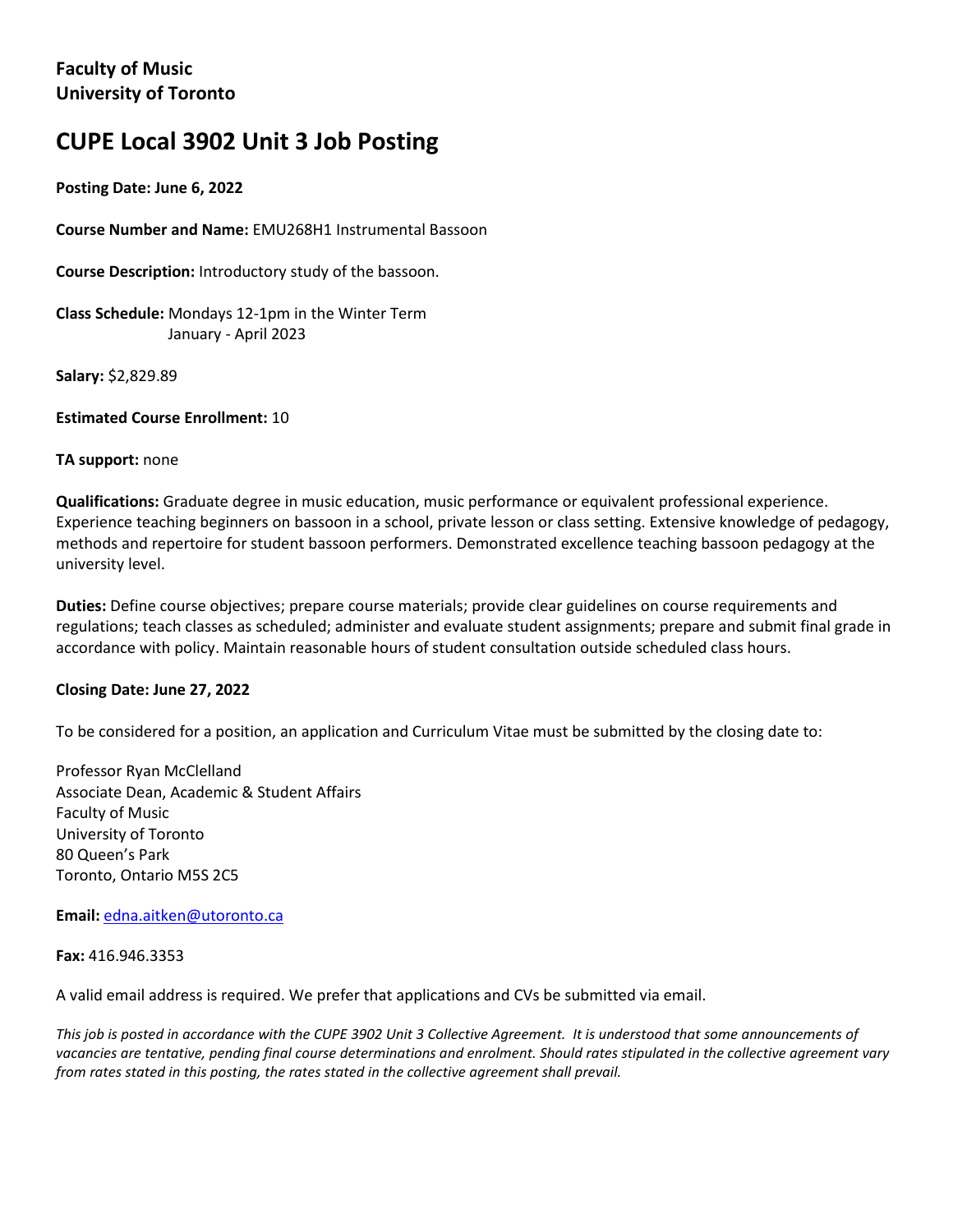# **CUPE Local 3902 Unit 3 Job Posting**

## **Posting Date: June 6, 2022**

**Course Number and Name:** EMU356Y1 Instrumental Music I: Curriculum, Conducting, Rehearsal & Repertoire

**Course Description:** A study of techniques for the instruction and administration of wind and string instrumental programs. Analysis and performance of beginning and intermediate band and string orchestra repertoire. The duties for this course are shared with a member of the full-time Faculty with the salary pro-rated accordingly.

**Class Schedule:** Fridays 9am-12pm in the Fall Term September - December 2022

**Salary:** \$4,244.84

**Estimated Course Enrollment:** 25

## **TA support:** yes

**Qualifications:** Graduate degree in music education, music performance or equivalent professional experience. Experience teaching beginners on string instruments in a school class setting. Extensive knowledge of pedagogy, methods and repertoire for student string performers. Demonstrated excellence in teaching string pedagogy at the university level.

**Duties:** Coordinate and teach string and full orchestra lab program for music education majors. Define course objectives; prepare course materials; provide clear guidelines on course requirements and regulations; teach classes as scheduled; administer and evaluate student assignments; prepare and submit final grade in accordance with policy. Maintain reasonable hours of student consultation outside scheduled class hours.

### **Closing Date: June 27, 2022**

To be considered for a position, an application and Curriculum Vitae must be submitted by the closing date to:

Professor Ryan McClelland Associate Dean, Academic & Student Affairs Faculty of Music University of Toronto 80 Queen's Park Toronto, Ontario M5S 2C5

**Email:** edna.aitken@utoronto.ca

**Fax:** 416.946.3353

A valid email address is required. We prefer that applications and CVs be submitted via email.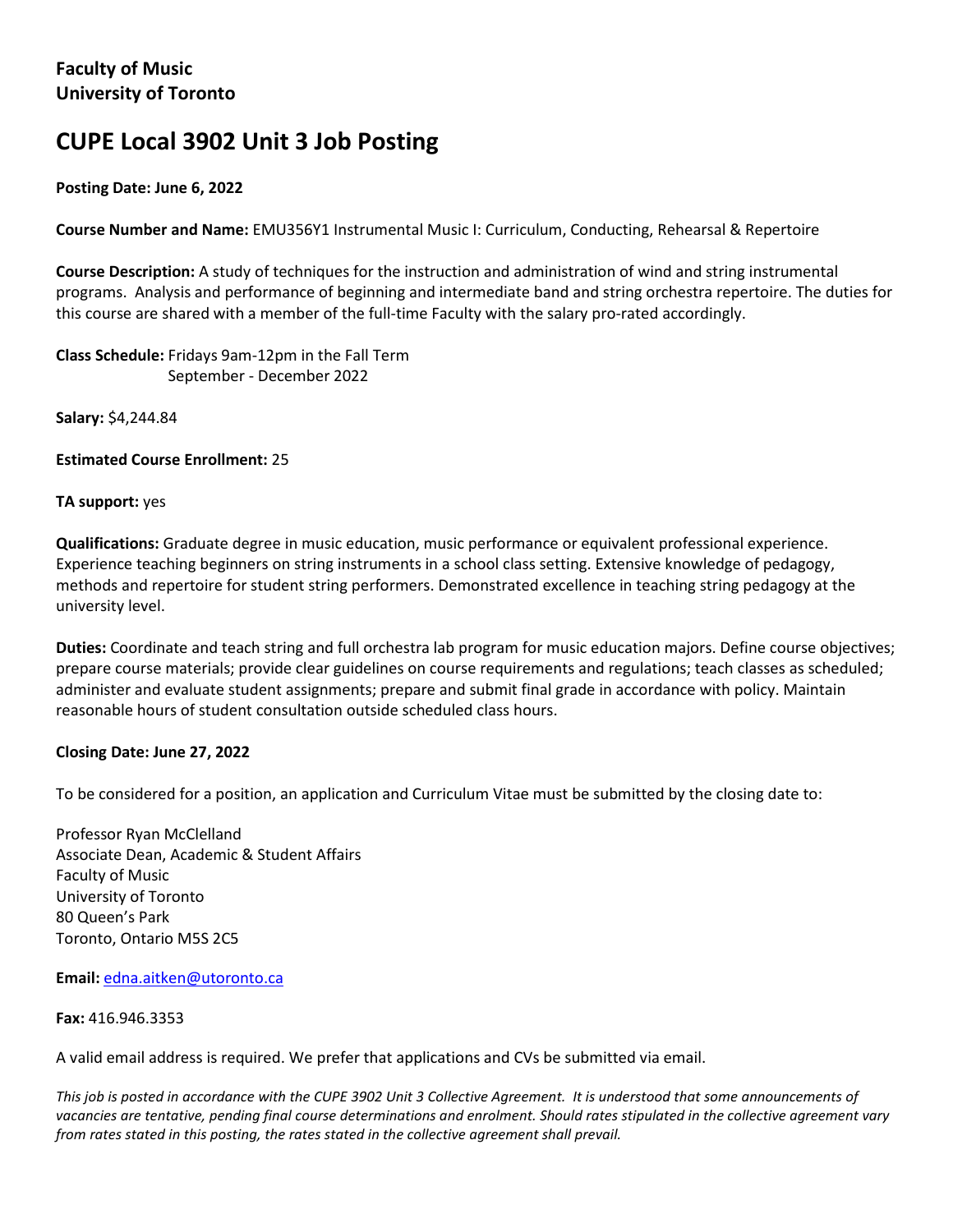# **CUPE Local 3902 Unit 3 Job Posting**

## **Posting Date: June 6, 2022**

**Course Number and Name:** EMU356Y1 Instrumental Music I: Curriculum, Conducting, Rehearsal & Repertoire

**Course Description:** A study of techniques for the instruction and administration of wind and string instrumental programs. Analysis and performance of beginning and intermediate band and string orchestra repertoire. The duties for this course are shared with a member of the full-time Faculty with the salary pro-rated accordingly.

**Class Schedule:** Fridays 9am-12pm in the Winter Term January - April 2023

**Salary:** \$4,244.84

**Estimated Course Enrollment:** 25

#### **TA support:** yes

**Qualifications:** Graduate degree in music education, music performance or equivalent professional experience. Experience teaching beginners on string instruments in a school class setting. Extensive knowledge of pedagogy, methods and repertoire for student string performers. Demonstrated excellence in teaching string pedagogy at the university level.

**Duties:** Coordinate and teach string and full orchestra lab program for music education majors. Define course objectives; prepare course materials; provide clear guidelines on course requirements and regulations; teach classes as scheduled; administer and evaluate student assignments; prepare and submit final grade in accordance with policy. Maintain reasonable hours of student consultation outside scheduled class hours.

### **Closing Date: June 27, 2022**

To be considered for a position, an application and Curriculum Vitae must be submitted by the closing date to:

Professor Ryan McClelland Associate Dean, Academic & Student Affairs Faculty of Music University of Toronto 80 Queen's Park Toronto, Ontario M5S 2C5

**Email:** edna.aitken@utoronto.ca

**Fax:** 416.946.3353

A valid email address is required. We prefer that applications and CVs be submitted via email.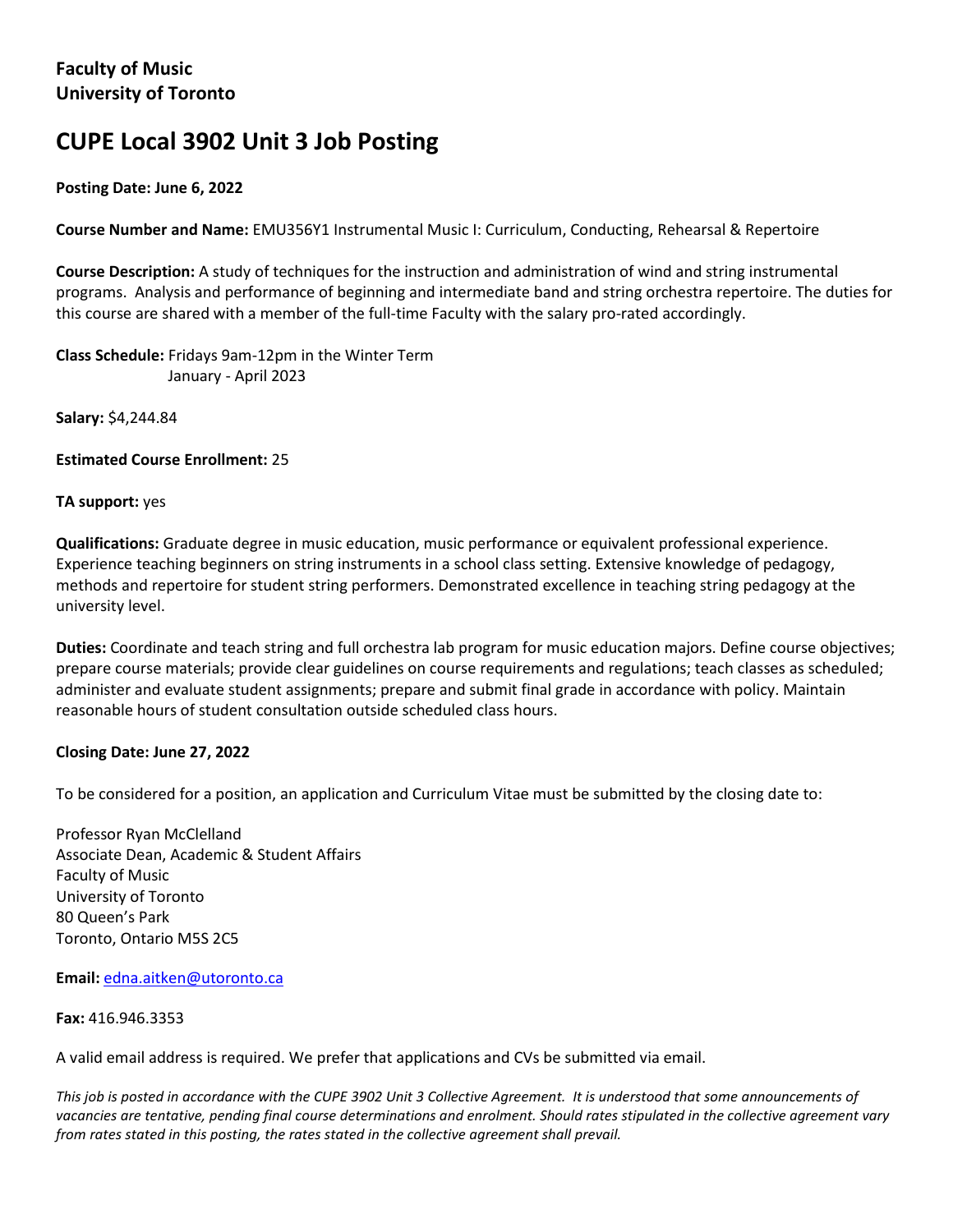# **CUPE Local 3902 Unit 3 Job Posting**

## **Posting Date: June 6, 2022**

**Course Number and Name:** EMU359H1 Jazz Education

**Course Description:** Analysis, methods and materials for jazz education and improvisation techniques.

**Class Schedule:** Wednesdays 7-9pm in the Fall term September - December 2022

**Salary:** \$8,489.67

**Estimated Course Enrollment:** 20

### **TA support:** none

**Qualifications:** Graduate degree in music education, jazz performance or equivalent professional experience. Experience teaching jazz in a school or class setting. Extensive knowledge of jazz pedagogy, methods, improvisation and repertoire for students. Demonstrated excellence in teaching jazz pedagogy at the university level.

**Duties:** Define course objectives; prepare course materials; provide clear guidelines on course requirements and regulations; teach classes as scheduled; administer and evaluate student assignments; prepare and submit final grade in accordance with policy. Maintain reasonable hours of student consultation outside scheduled class hours.

### **Closing Date: June 27, 2022**

To be considered for a position, an application and Curriculum Vitae must be submitted by the closing date to:

Professor Ryan McClelland Associate Dean, Academic & Student Affairs Faculty of Music University of Toronto 80 Queen's Park Toronto, Ontario M5S 2C5

**Email:** edna.aitken@utoronto.ca

**Fax:** 416.946.3353

A valid email address is required. We prefer that applications and CVs be submitted via email.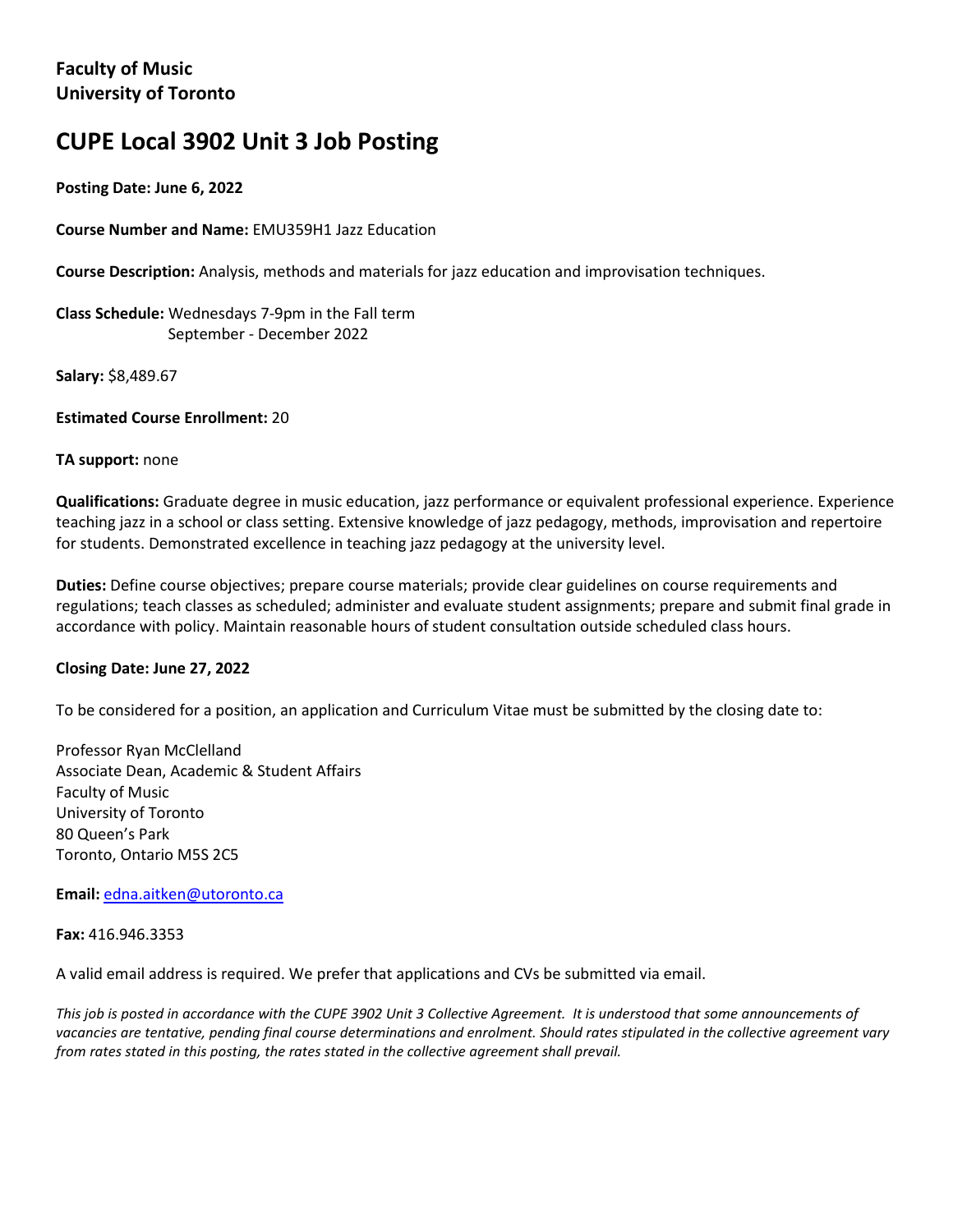# **CUPE Local 3902 Unit 3 Job Posting**

## **Posting Date: June 6, 2022**

**Course Number and Name:** EMU430/431H1/MUS2223H Choral Literature & Conducting I & II

**Course Description:** The study of choral literature and conducting technique with an emphasis on European classical and Contemporary choral music (including selected choral-orchestral repertoire). The weekly class will meet in a combined literature seminar and conducting practicum with piano and/or small instrumental ensemble.

**Class Schedule:** Thursdays 1-3pm and Wednesdays 12-1pm September 2022 - April 2023

**Salary:** \$16,979.33

**Estimated Course Enrollment:** 25

#### **TA support:** yes

**Qualifications:** Graduate degree in music education, music performance or equivalent professional experience. Experience as a choral conductor for a variety of choir types, at various levels, and with a wide range of repertoire, including contemporary choral music. Extensive knowledge of choral conducting pedagogy and choral methods. Professional experience as a choral arranger and/or choral composer is preferred. Demonstrated teaching excellenceat the university level.

**Duties:** Define course objectives; prepare course materials; provide clear guidelines on course requirements and regulations; teach classes as scheduled; administer and evaluate student assignments; prepare and submit final grade in accordance with policy. Maintain reasonable hours of student consultation outside scheduled class hours.

### **Closing Date: June 27, 2022**

To be considered for a position, an application and Curriculum Vitae must be submitted by the closing date to:

Professor Ryan McClelland Associate Dean, Academic & Student Affairs Faculty of Music University of Toronto 80 Queen's Park Toronto, Ontario M5S 2C5

**Email:** edna.aitken@utoronto.ca

**Fax:** 416.946.3353

A valid email address is required. We prefer that applications and CVs be submitted via email.